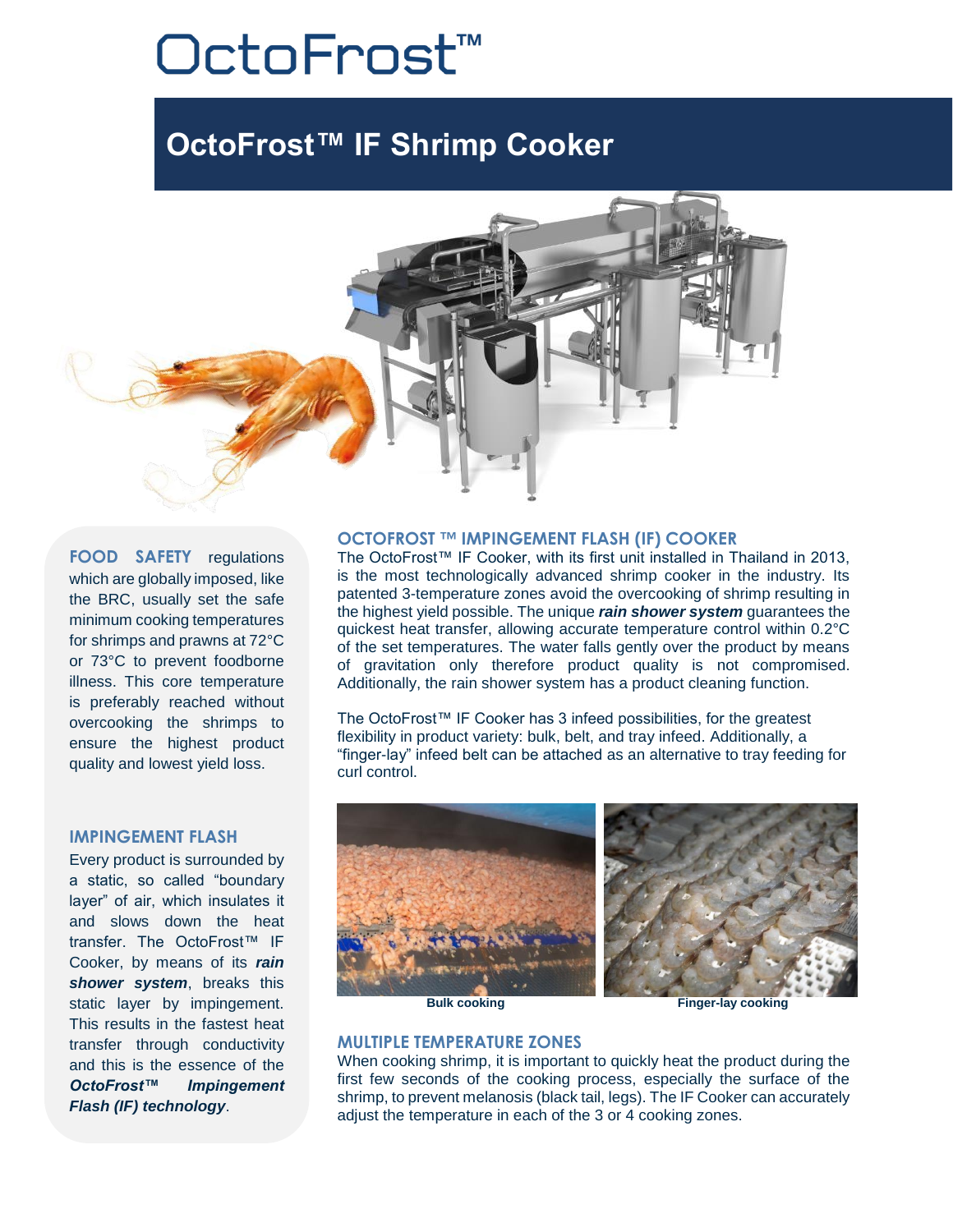#### **KEY BENEFITS OF THE OCTOFROST™ IF COOKER:**

- The highest possible yield due to cooking in the patented three temperature zones. 'Overcooking' is avoided, enabling a high yield and high product quality (color, shape, texture, and bite).
- 100% food safety regarding homogeneous cooking. No 'undercooked' meat, no grey spots, not even with small-sized peeled shrimp (PUD).
- Full temperature control in each temperature zone due to the cross-flow water system.
- The OctoFrost™ IF Cooker is designed for all types and sizes of shrimp (including PD, PUD, HOSO, HLSO and EZ Peel).
- CIP system in place.
- Significantly faster heat transfer due to the flash impingement rain shower system.
- High volume of recirculated water over the product.
- Highly efficient energy consumption with all steam being absorbed by the cooking water (approx. 175 kg/h steam required at 1,000 kg/h input).
- Optionally, the processor can opt for a weighing belt for an even infeed into the IF cooker.
- Three infeed options that allow for great flexibility; bulk, belt, and tray infeed.
- The infeed flume creates a highly efficient heat transfer, with melanosis (black tail, legs) being reduced to a minimum.

The flume water temperature (first zone) should be set relatively high as this will coagulate the protein on the surface, trapping the moisture inside. If one would continue to cook at this temperature, however, the surface of the shrimp would overcook, reducing yield and product quality. Therefore, the cooking temperature in cooking zones two and three should be lowered.



The shrimp's core will continue to rise in temperature whilst the surface of the shrimp is removed from the 'overcooking zone'. The core of the shrimp will reach the required temperature for food safety and cooking quality, without overcooking the surface.

Multiple temperature zones provide optimum flexibility and control of the cooking process. These set points can be stored in a recipe in the touch panel for every single batch of shrimp. The IF Cooker provides extremely accurate temperature control in each separate zone. Control is key in cooking shrimp. This system prevents foaming, curling, and the formation of "black spots" on shrimp (melanosis).

#### **TEMPERATURE CONTROL**

Accurate temperature control is crucial for high-quality shrimp. Traditional or forced-convection steam cookers cannot give the operator such precise control over the cooking temperatures compared to the IF Cooker. Operators of steam cookers generally overcome this by cooking longer than necessary to ensure that all shrimp reaches the required temperature and this results in overcooked shrimp.

Overcooking, curling, and therefore loss of protein of shrimp is caused by temperatures above 80°C. Steam cooking temperatures in these systems are commonly between 90°- 95°C.

Shrimp Cooking Curves: IF Cooker vs. Steam Cooker

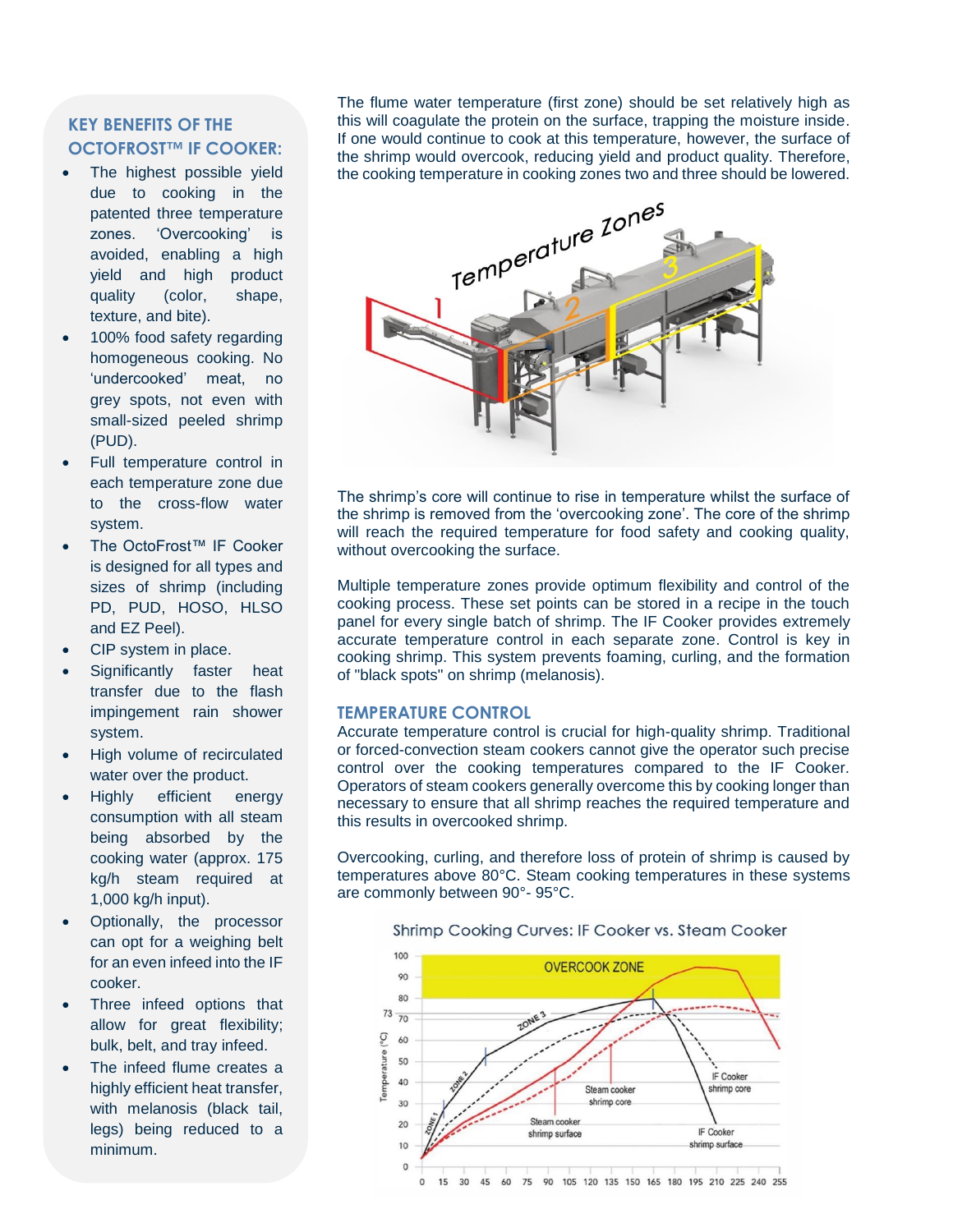### **IF COOKER VS. OTHER TECHNOLOGIES**

- at least 30% faster cooking, resulting in better product quality and shorter tunnel when compared to other cooking technologies.
- The OctoFrost™ IF Cooker has an even distribution of heat throughout the tunnel while a steam tunnel has hot and cold spots creating an un-even cooked product.
- The IF technology circulates up to 10 times more water over the product as compared to a spray water system.
- The OctoFrost™ IF Cooker uses a high volume of recirculated water, which can penetrate up to 45 mm layer of shrimp, cooking each shrimp evenly, which with steam is difficult to achieve.
- The cooker does not need a steam exhaust system as for a steam cooker, as all the steam is absorbed in the cooking water and therefore no steam escapes the cooker.
- A "steam cooker" requires temperatures of 90° to 95°C to achieve a uniformly cooked shrimp with a core temperature of 73°C. This results in high yield loss and lower product quality.

The 3-temperature zones of the in OctoFrost™ IF Cooker, however, provide optimal flexibility and control of the cooking process. The set temperatures can be stored in a recipe in the touch-panel for every single batch of shrimp. The OctoFrost™ IF Cooker accurately controls the temperature in each zone. Control is key when cooking shrimp.

#### **CUSTOMER BENEFITS**

The OctoFrost™ IF Cooker comes with a number of benefits for the shrimp processors:

#### **► High Yield and Product Quality**

Optimal product quality and yield is guaranteed by quick and efficient cooking. No excessive curling, right shrimp color and bite, preserved taste and flavor are the main characteristics of the shrimp passed through the OctoFrost™ IF Cooker.



Temperature of the shrimp's surface is remains below 80°C, which results in at least 1% yield gain compared to forced convection steam cooking.

Compared to traditional steam cookers, the yield gain can reach 9%.

#### **► Energy Efficiency**

Energy Efficiency is one of the main design criteria of the OctoFrost™ IF Cooker.



The water in the OctoFrost™ IF Cooker is heated by means of direct steam injection, which is absorbed completely into the water. A high volume of recirculated water is used which has a very low temperaturedrop when exiting the cooker (ΔT - max. 3° C), therefore very little steam is needed to reheat the water translating in

maximum energy efficiency. A 30% to 40% reduction in steam consumption can be achieved compared to traditional steam cooking technologies because there is no escape of the steam when reheating the water.

Water consumption is only caused by water pick-up on the product which usually ranges between 5% and 10% of the production capacity (e.g. for a 2000 kg/h production, water consumption would amount 140 l per hour).

Because of the recirculation system the OctoFrost™ IF Cooker uses up to 90% less water than other water cooking systems.

#### **► Food Safety**

The OctoFrost™ IF Cooker has been designed to exceed all international regulations on food safety and hygiene. Every part of the cooker which is comes in contact with the blanching water can be cleaned by CIP (Cleaning-In-Place).